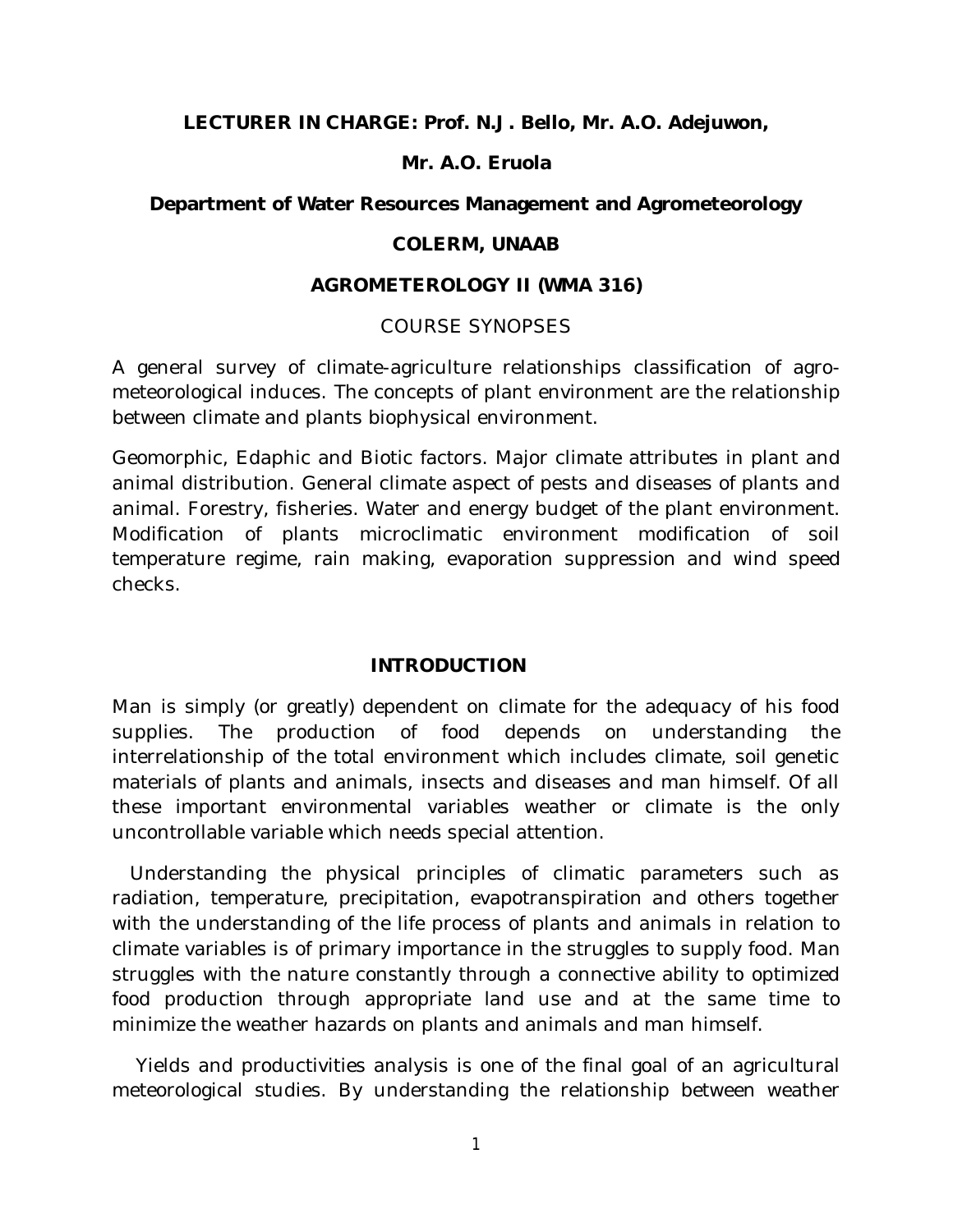and crop yield through statistical models or other methods the agricultural meteorologist may best predict crop yield in advance. He may also provide information about the climate potential of an area and how it can be used to maximize his potential.

## CLIMATE FACTORS AFFFCTING AGRICULTURE

The Climate factors affecting agriculture have been generally grouped into three major categories such as.

- (i) The Thermal agro- meteorological induces.
- (ii) The Moisture agro- meteorological indices.
- (iii) The Aerodynamic agro- meteorological indices.

## **Thermal Agrometeorological Indices**

The moisture agro meteorological indices are radiation, temperature of both air and soil.

### **Moisture Agrometeorology Indices**

The moisture agro meteorological indices are different forms of precipitation, the most important in the tropics of which is rainfall; others are evaporation and evapo-transpiration and also relative humidity.

## **Aerodynamic Agrometeorological Indices**

The aerodynamic agricultural indices are made up of wind, hurricanes, thunderstorm, tornadoes and other turbulent motions.

## **RADIATION AND AGRICULTURAL PRODUCTION**

Radiant energy from the sun is the major source of energy for terrestrial life, practically all the energy for all the physical and biological processes occurring on the earth arise in the form of solar radiation. Radiation is the ultimate of all the changes and motion of the atmosphere and it is the single most important control of climate. It is a meteorological element of highest important. Radiation from the sun comes in forms of short-wave electromagnetic radiation. The shortwave radiation are refers to as short-wave incoming radiation. The outgoing radiation from the soil is called the long-wave terrestrial radiation from the soil is called the long-wave terrestrial radiation.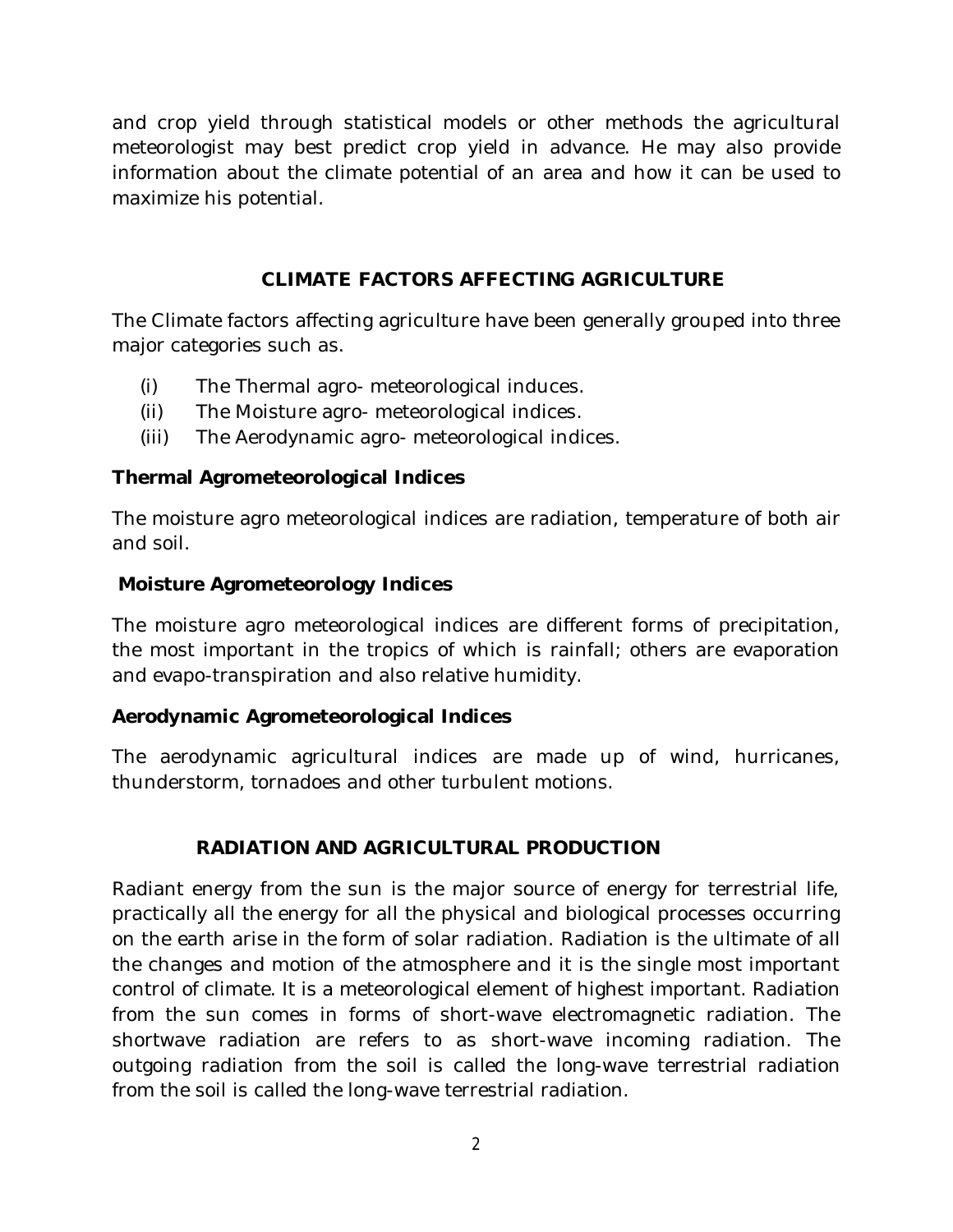At the outer limits of the atmosphere measures on the surface normal to the incident radiation and at distance from the sum, the energy value at this outer limit is equal to 0.136 Watts Cm-2 Mins-1 this is equivalent to 1.95 Calories cm-<sup>2</sup> mins-1 (this is called the solar constant).

#### **INCOMING SOLAR RADIATION**

As it passes through the atmosphere, solar radiation is depleted by molecules and particles. As the remaining energy reaches the earth surface, part of it is further reduce by reflection generally refers to as SURFACE ALBEDO. The surface albedo is defined as the ratio of the amount of radiation reflected to the incident amount and it is commonly expressed as a percentage (%). In addition to the direct sunlight the earth surface will seems diffuse sky-light cause by scattering. The intensity of the diffuse radiation depends on the solar elevation, height, cloudiness and atmospheric turbidity. The radiation adsorbed by the earth surface is re-emitted as long-wave radiation in a space, the intensity of the terrestrial radiation may be expressed by the following equation.

 $R = E \sigma T^4$ 

## Where R= Terrestrial outgoing radiation.

- E= Emissivity of the earth surface.
- $\sigma$ = Steffan's Boltzman constant which is given as 7.92 X 10 $^{-11}$ lagley <sup>o</sup>k-4 Min-1.
- T= Absolute temperature in <sup>o</sup>k.

Terrestrial radiation is refers to as black body radiation, the black body radiation is the maximum amount of radii energy which can be emitted by body at a given temperature. The surface of the earth can be considered as the black body. Emissivity Varies with wavelength, the emissivity of the soil ranges from 0.95-0.98 and the emissivity of plant surface range from 0.90-0.95. Carbon dioxide, water vapour and ozone in the atmosphere control the exchange of the radiation between the earth surface and the sky. These gases (such as Co<sup>2</sup> water vapour) absorb much of the outgoing radiation from the atmosphere and re-radiation the portion back in the ground producing the green house effect which effectively prevent excessive cooling at night. Water vapour absorbs strongly in the vicinity of 6.0 and beyond  $22\mu$  (micron) while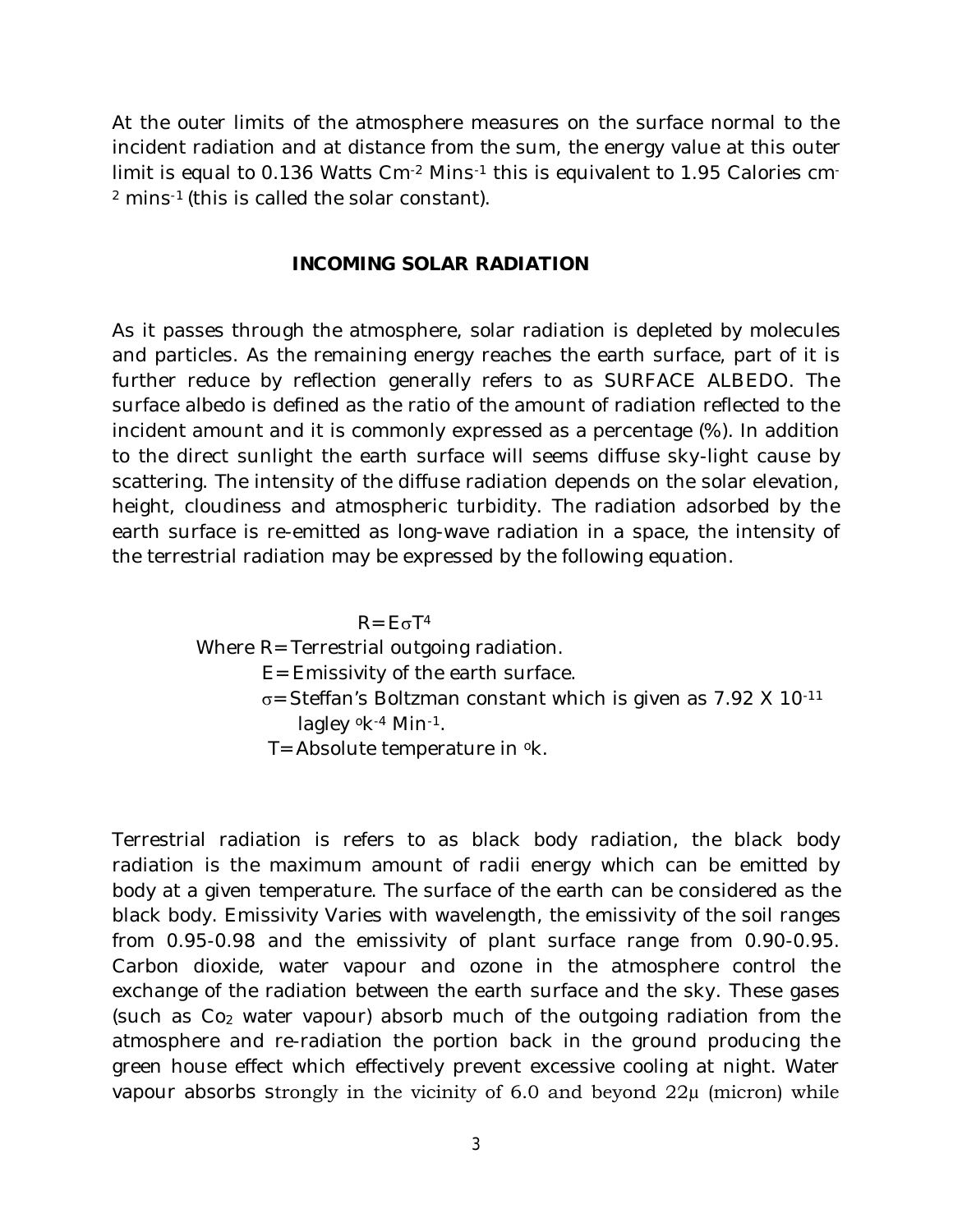carbon dioxide  $(CO_2)$  Captures energy in the 4-16 $\mu$  region. The atmosphere windows through which the terrestrial radiation fully are located in the vicinity of 5.0 and again between 8 and 12.0µ(microns).

### **NET RADIATION**

The net radiation is the difference between total upward and downward radiation flux. It is the energy available on the earth surface and it can be expressed in several forms. One the commons forms of the equation of the radiation balance is stated below.

 $R_n = RS \cdot Rs \uparrow + R \downarrow$  -  $R \uparrow$ 

Where  $R_n$  = Net radiation

- $R_s$  = Incoming shortwave solar radiation ( $\partial$ +q i.e direct and diffuse radiation)
- $R_s \uparrow$  = the shortwave radiation reflected from the surface.(Albedo)
- $R_s$  = Incoming long wave radiation which is re-radiated principally by water vapour carbon dioxide.
- $R_s \uparrow$  = the upward long wave radiation emitted by the surface according to its temperature.

#### **RADIATION OR ENERGY BALANCE**

Energy balance is the equilibrium condition which exists in average terms between radiations received from the sun i.e isolation and that re-radiated or reflected. The net radiation may be expressed or represented as below.

 $R_n = LE + H + Sq + P + M (Rm = LE + H + G + P)$ 

Where  $R_n$  = Net radiation

LE = Flux of latent heat i.e heat used in evaporation and

condensation.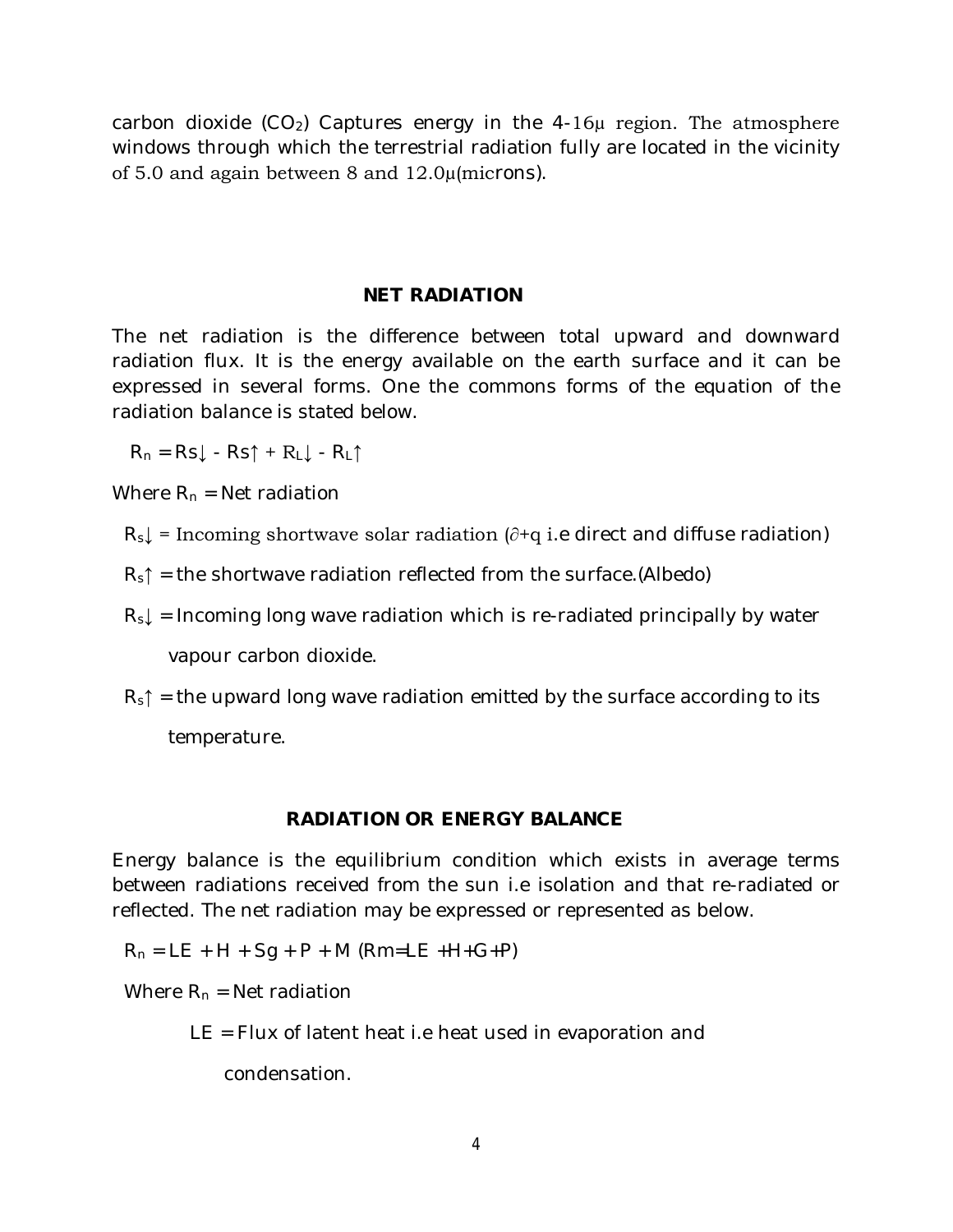H = Flux of sensible heat i.e heat transferred by convection.

 Sg = Ground heat storage i.e heat flow into or out of the ground by conduction.

P and M = are small amount of energy utilized by plant for

photosynthesis as well as other exchanges' such heat storage in

the crop if the ground is covered by vegetation.

 Radiation balance is positive by day, negative by night, highest in low latitude i.e between 0 and 30<sup>0</sup> North and South and greater over the sea than land. An annual positive balance is obtained over the globe as a whole but a negative balance the same amount in the atmosphere. This results in an overall equilibrium in the earth atmosphere system.

## **SPECTRAL DISTRIBUTION OF SOLAR RADIATION**

The spectral distribution of the sunlight i.e, direct radiation at the top of the earth atmosphere and at the earth surface is such that most of the ultraviolet radiation from the sun absorbed by oxygen high in the atmosphere and by ozone at a height of 25km above the land water surface. The energy in the ultra-violet below the wave length of 0.4µ comprises about 9% of the total incident radiation while the energy in the infrared region beyond  $0.74\mu$ contains about 50%. The spectral distribution of radiation changes with altitude and cloudiness- ultraviolet and infrared radiation is reduced much more on the cloud day than on the sunny day.

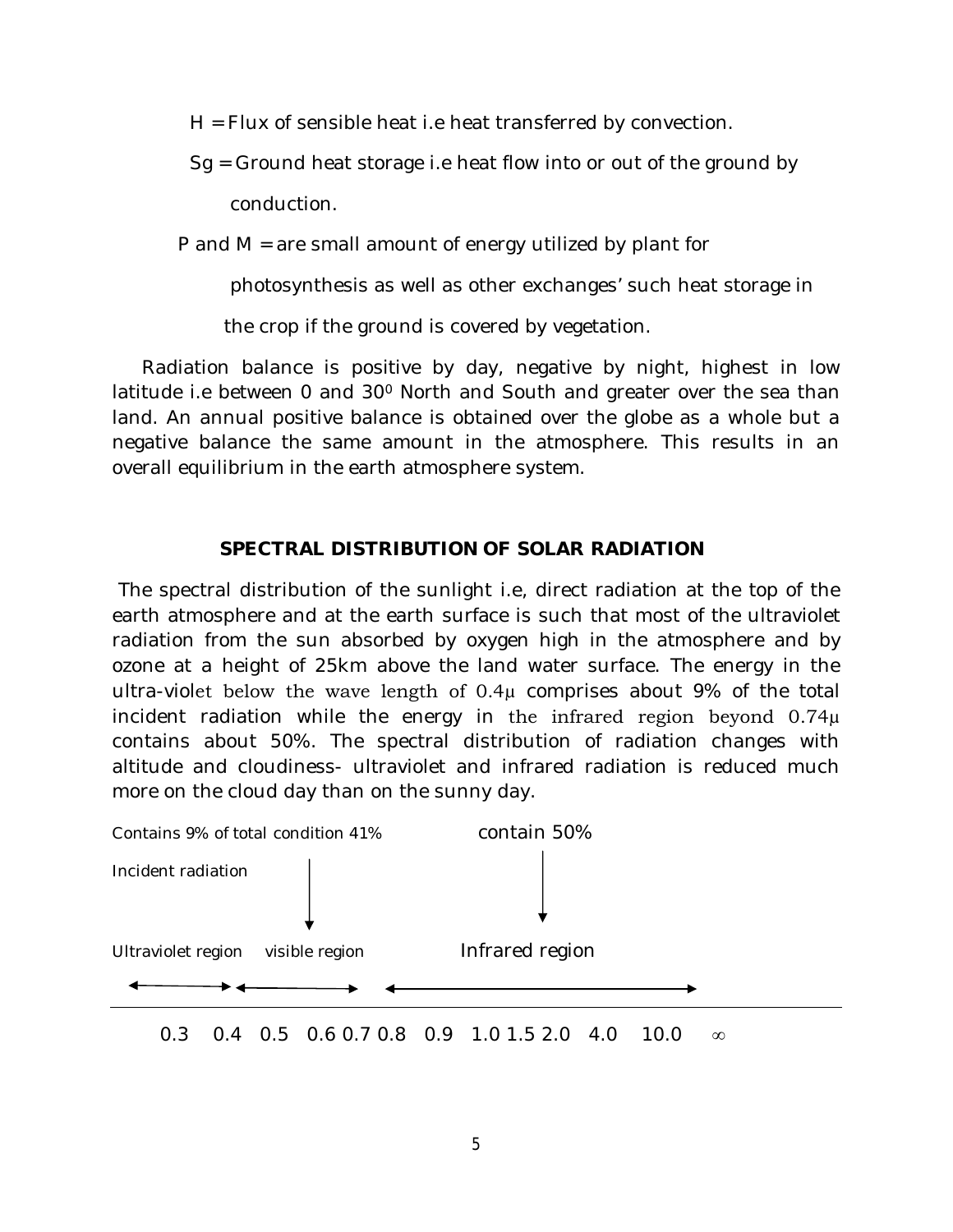#### RADIATION AND LIGHT DISTRIBUTION WITHIN THE PLANT CANOPY

 The radiation distribution within the plant canopy is affected by the following factors.

(1) Plant leaf area

- (2) Plant density
- (3) Plant height
- (4) Leaf arrangement
- (5) The Sun angle
- (6) The inclination and transmissivity of the leaves.

The light distribution in the canopy may be expressed according to Beer's law as

 $I = I_0 e^{-k}F$ 

Where I= is the light intensity at a given height within the plant canopy

 $I<sub>0</sub>$  is the light intensity at the top of the plant canopy

 $e =$  the base of natural logarithm

i.e  $e = 2.71828$ 

F = Leaf area index. Leaf area index is defined as the leaf area

subtended per unit area of land.

K =coefficient determined primarily by leaf inclination and

arrangement and secondarily by leaf transmissivity.

 Another equation dealing with light distribution within a light canopy is presented Montenth.

 $I = [S + (1-S) \tau F I_0]$ 

### Where

S= fraction of light passing through a unit leaf layer without interception

in f.

 $\tau$  = is the leaf transmission coefficient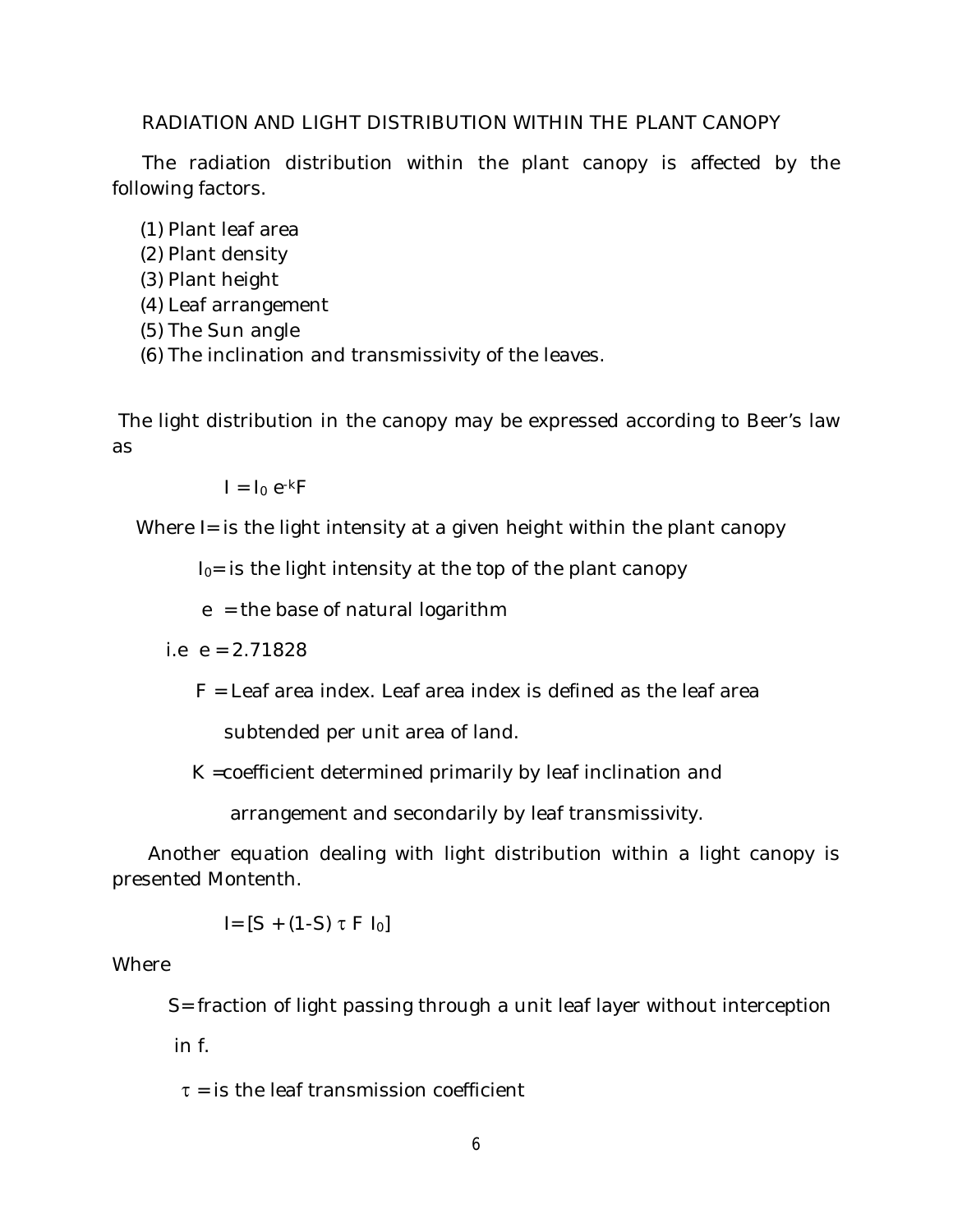F= leaf area index i.e the leaf area substandard per unit area of land

I= is the light intensity at a given height within the plant canopy as

previously defined.

Both equations indicate that leaf area is an important factor but also of secondary important in the transmissivity of the leaf while leaf arrangement plays an important role in the light interception within the plant canopy.

## **PHOTOSYNTHESIS AND CLIMATE**

Photosynthesis is the process by which certain carbohydrate is formed by chlorophyll in cells from carbondioxide, water and light energy from solar radiation. Photosynthesis occurs only in chlorophyllous plants and mainly in the leaves. The process of photosynthesis can be illustrated by the following chemical equation.

Radiation energy

 $6CO_2 + 6H_2O \longrightarrow C_6H_{12}O_6 + 6O_2$ Chlorophyllous cells

This process above is essentially oxidation-reduction process or reaction between carbondioxide and water. Water is oxidized; carbon dioxide is reduced to carbon dioxide. Light in the visible region i.e the spectral region between 0.4- 0.74µ is used as energy for this process. There are three major important process of photosynthesis and these are;

- (i) Diffusion process
- (ii) Photochemical process
- (iii) Biochemical process

# **The diffusion process**

The diffusion process is first movement of carbondioxide from external air near the leaf towards the reaction centre in the chloroplast.

# **The photochemical process**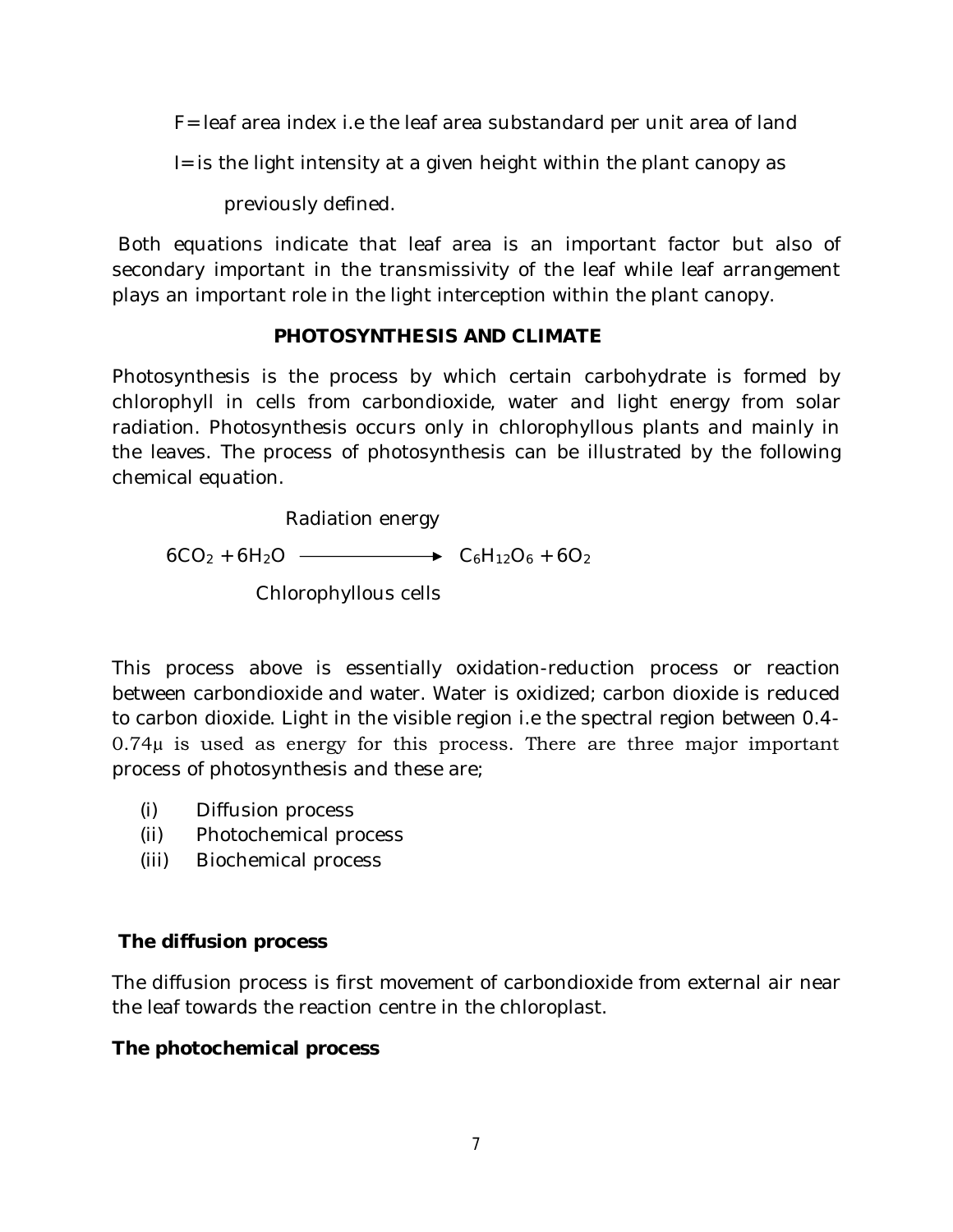The photochemical process is formed in the conversion of light energy into chemical energy which can be used for the reduction of carbondioxide to carbohydrate. This process is influenced by light only.

### **The biochemical process**

The biochemical process is the energy produced by light conversion and used for the reduction-oxidation reaction between water and carbon dioxide. Carbon dioxide in the air is just about 0.03% but this small amount plays an extremely important role in the biosphere. Most of the higher plants make use of carbondioxide continuously from the atmosphere and the carbondioxide removed is normally replenished from respiration and decomposition of plants and animals or normally replenished by the following

- (1) Respiration and decomposition of plants animals and microorganism.
- (2) Volcanic activity
- (3) Combustion of organic fuel
- (4) The ocean is an important reservoir of carbondioxide.

## **LIGHT INTENSITY AND PLANT PHOTOSYNTHESIS**

Only a portion of the narrow bad of the shortwave in the visible region 0.4- 0.74µ of the solar spectrum is absorbed by plant leaves to photosynthesis. The ability of plant leaves to adsorb the visible spectrum of light varies according to the kind of leaf and intensity of the light. Generally the rate of photosynthesis in most plant leaves increases almost linearly with light saturated. Beyond this point photosynthesis or photosynthesis rate becomes independent of light intensity. However the saturated light intensity varies from plant to another plant.

## **TEMPERATURE AND PHOTOSYNTHESIS**

Air temperature plays an active role in photosynthesis at saturation light intensity and normal carbondioxide concentration. The rate of photosynthesis is closely related to temperature in conjunction with  $CO<sub>2</sub>$  and light. For instance, the rate of photosynthesis in maize crop as a function of temperature and carbon dioxide showed that at low temperature of  $14^{\circ}$ C, the activities of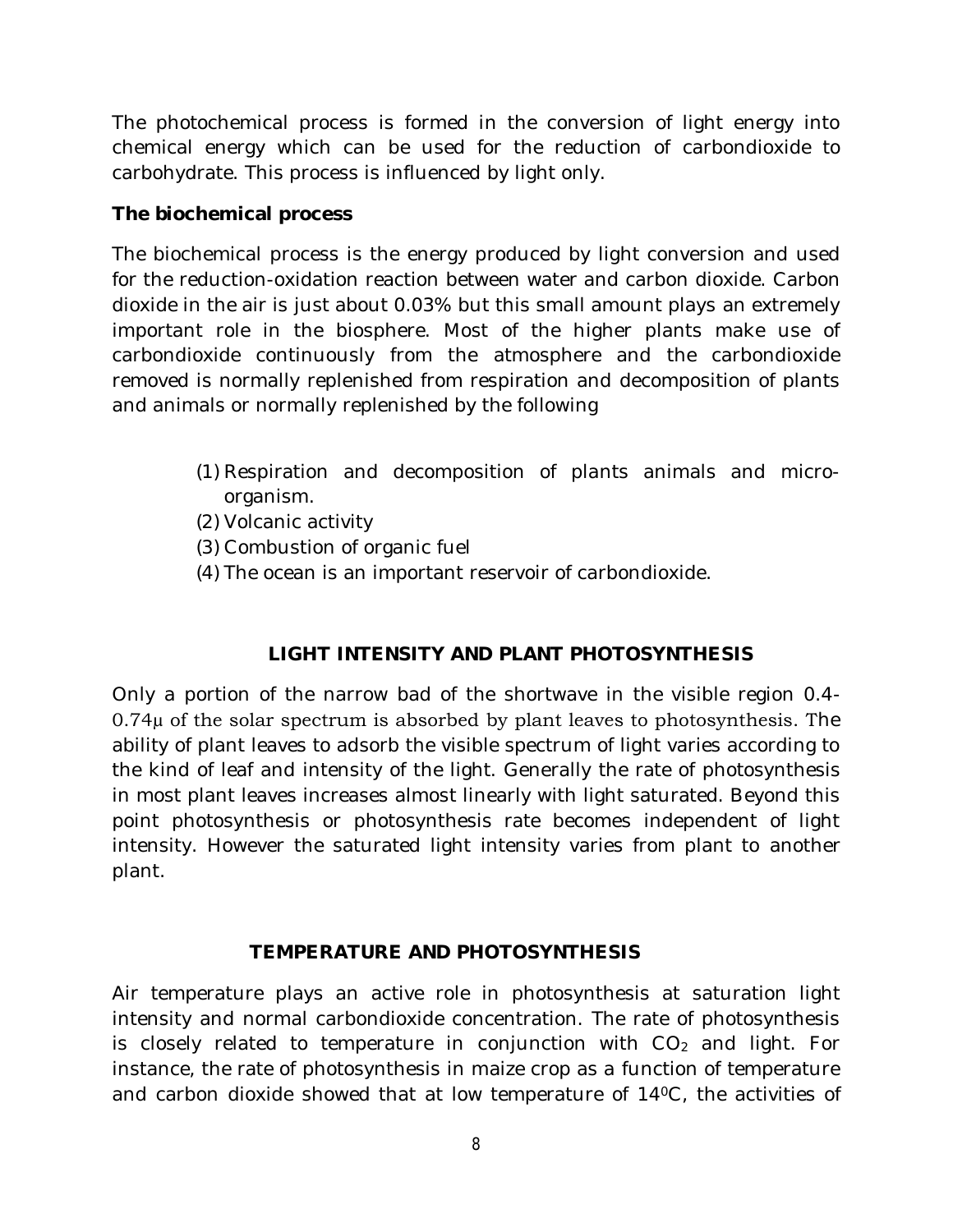maize are very low. The activities increase as the temperature is raised at 30 °C (this is optimum temperature required). Rate of respiration also increase temp up to a maximum which varies from plant to plant. Dry matter accumulation in plants depends upon both photosynthesis and respiration. This interaction of these two process i.e photosynthesis and respiration may be expressed by the equation below.

 $Np = P - R_{sp}$ 

Np = Net photosynthesis or net assimilation of dry matter.

 $P = photosyn$ thic rate

R<sub>sp</sub>= Respective rate or rate of respiration.

Note that photosynthesis occur in the leaves when light is available but respiration is a continuous process day and night through the plant provided temperature is not limiting.

### **WATER TURBULENCE AND PHOTOSYNTHESIS**

Less than 10% of water absorbed by plants is used in photosynthesis however water plays a prominent role in photosynthesis. Experiment shows that reduction of water context of leaves could significantly decrease the rate of photosynthesis. For instance when there is reduction of water into the plant environment either as a result of low rainfall or withdrawal of irrigation allocation for a certain period of time then moisture stress in leaves causes the stomata to close and when this happens carbondioxide diffusion into plant leaves will be inhibited and consequently affect the rate of photosynthesis. When leaf stomata closes under a condition of moisture stress something can be done to check the closure of stomata. For instance this closure could be prevented by circulating moist over and around the leaf thereby maintaining a higher rate of photosynthesis.

### **TURBULENCE**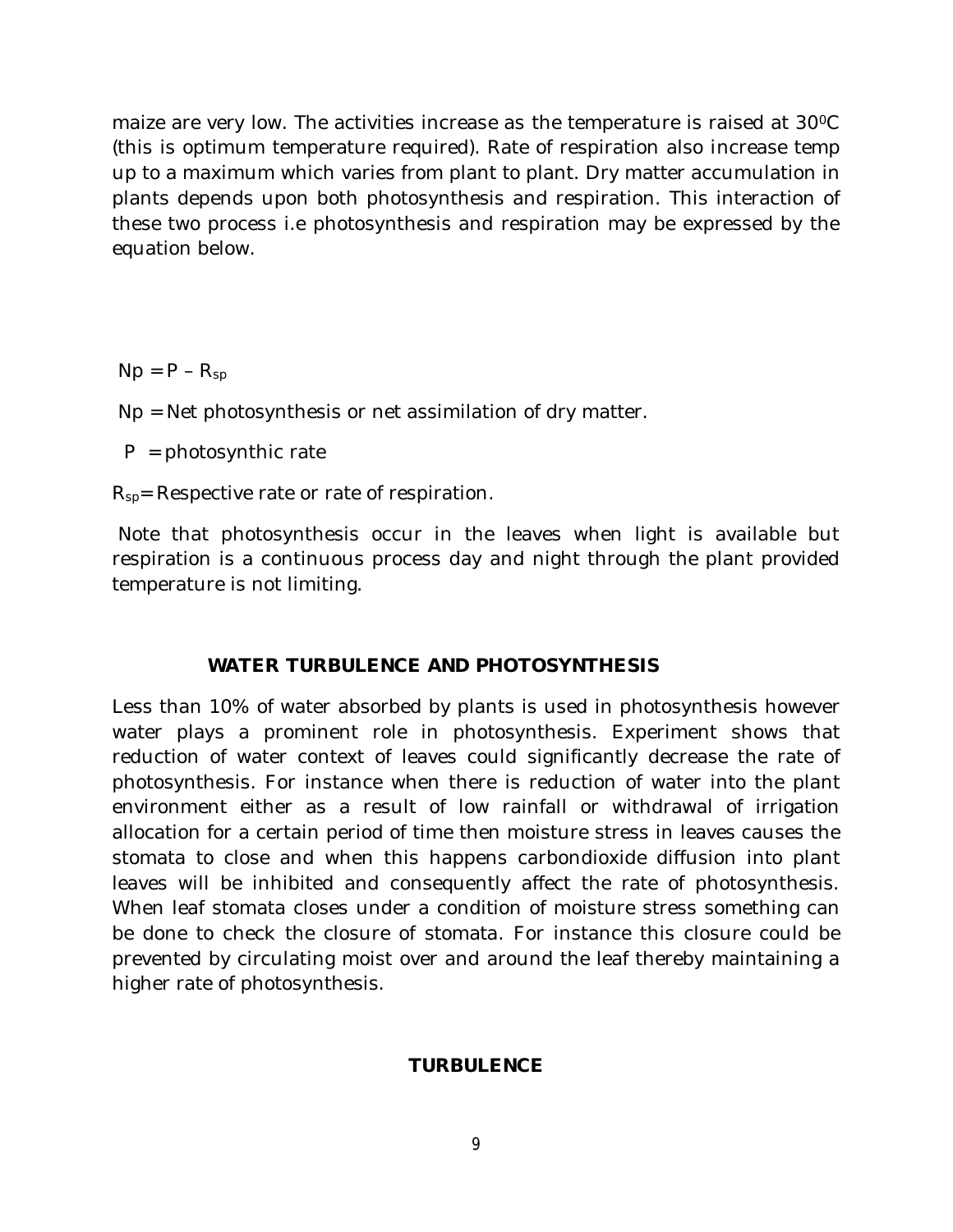In still air  $CO<sub>2</sub>$  gets to the leaves by diffusion. This is a relatively slow process. For instance,  $CO<sub>2</sub>$  concentration within crop canopy is very low during calm day time period when photosynthesis is high during the day time and also  $CO<sub>2</sub>$ near the leaf is depleted while at some distance away from the leaf the concentration remains at about 0.03% which is the normal concentration in the atmosphere. All these are influence by turbulence in the plant photosynthesis.

## **PHOTOPERIOD, PHOTOPERIODISM AND PLANT DEVELOPMENT**

Photoperiod in the length (hour) of daily exposure to light and photoperiodism is the response of plant to photoperiod. The relationship between the length of day and night and the development of plant has been extensively investigated and base on this investigation plant has been classified into three groups based in their response to photoperiod and in other word base on their photoperiodism. The three major groups of photoperiodism classification of plants are as follows;

- (1) The daylong plant
- (2) The short-day plant
- (3) Day-neutral plant

## **Long day plant**

The long day plants are plant that could only flower under day length that is not longer than 14hrs e.g small grass and orchard grass

### **Short day plant**

The short plants are plant that could flower under the day length of less the 10hrs of day length e.g soya beans, millet, sweet potatoes and some variety of tobacco.

### **Day- neutral plant**

The day neutral plants are the plants that could form their flowers under any period of day length e.g cotton, tomatoes, carrot and may kind of beans.

### **Intermediate day plant**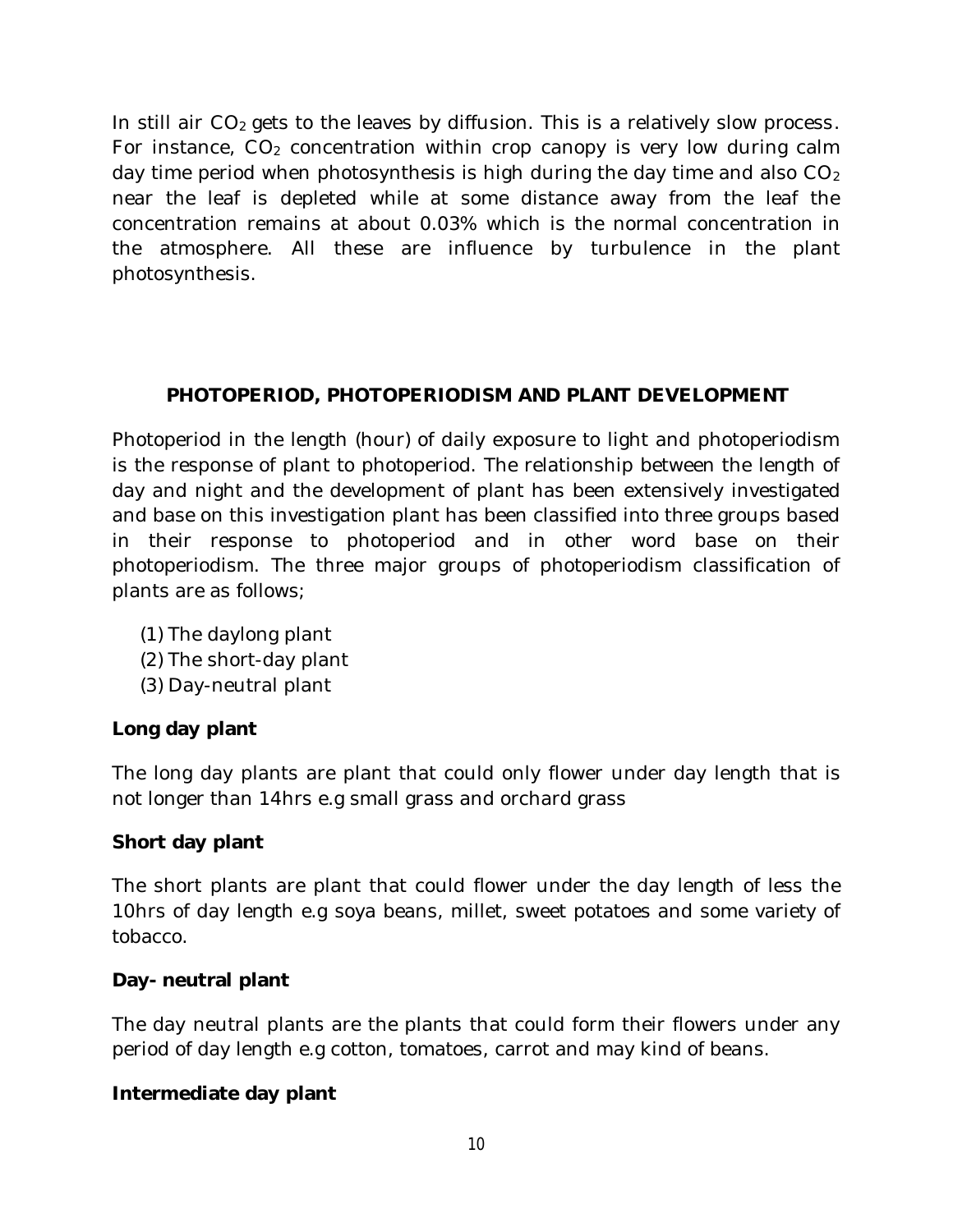An additional group suggested is known as intermediate day plant. These are plant that flowers at a day length of 12-14 hours but these plants are inhibited in reproduction by day length either above or below this duration.

Generally plants which are generated from the tropic requires relatively short day and long night for flowering while plant that are native of the high latitude are long-day short-night type.

Apart from light, temperature probably the most important factor affecting photoperiodism responses. Many plant do not response to critical photoperiodic condition provided then thermal requirements are met. Some plants species can alter then day length requirement in different stages of development for instance a long day plant for vegetative growth limitation can be a short day for fruiting and vice-versa. This phenomenon is refers to as **photoperiodic induction**, Apart from stages of crop development, photoperiod response can also be altered by artificial arrangement of light exposure. For example young seedling of tobacco were started and grown to the 5-6 leaf stage under long warm days which favoured flora induction for 2-3 weeks, they were then returned to long warm days flora induction and initiation hasten growth and development of flower. This effect of changing day length and temperature in different stages of development is known as PHOTOPERIOD INDUCTION.

### **AIR TEMPERATURE**

Temperature is one of the primary factor affecting plant growth and its geographical distribution. Tropical plant have problems of completing their life cycle in cold environment while cold region plants finding it difficult to adapt to the warm climate. There are limits of temperature beyond which plants cannot survive. These are refers to as **lethal temperature or supra-ultimatetemperature.** There is another set of temperature limits beyond which plants growth ceases. Between this limits, there exist a point or a narrow range of temperature within which plant growth is most favoured. In summary we are referring to maximum, optimum and minimum temperature and these three temperatures are refers to as **CARDINAL TEMPERATURES**. The Cardinal temperature varies with plant species and also varies with different stages of growth of plant. For instance, the minimum temperature required for cotton during the stage of sprouting is 14-18<sup>0</sup>C while during the stage of fruiting is 15-20<sup>o</sup>C for warm season crops such as Mellon, Sorghum, Rice, Soya bean and corn. The cardinal temperatures are 15-18<sup>0</sup>C at the minimum and 31-37<sup>0</sup>C at the optimum and 44-500C at the maximum respectively.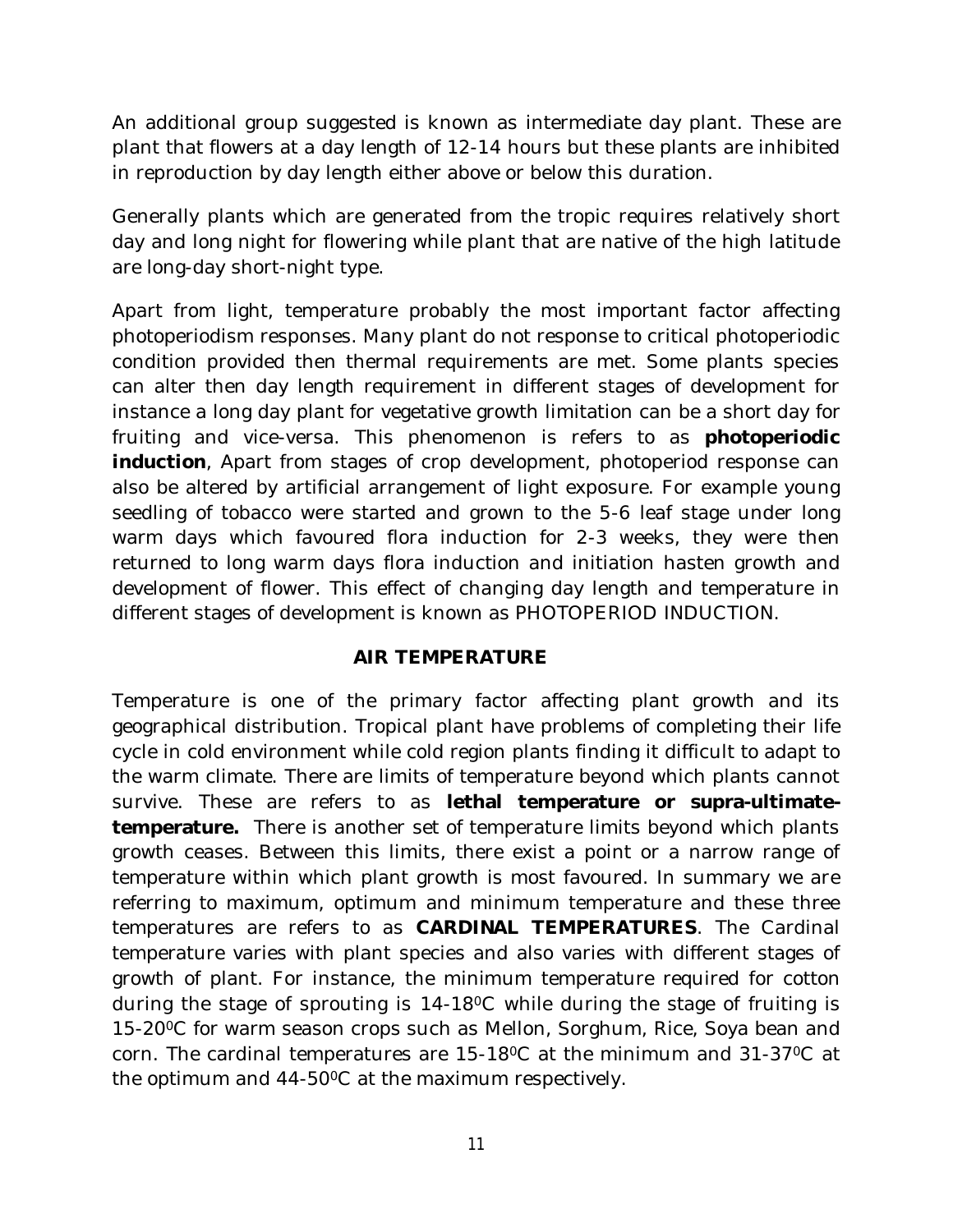For cool season crop like wheat and barley the cardinal temperature i.e for minimum  $0-5\degree$ C, the optimum  $25-31\degree$ C and for the maximum  $31-37\degree$ C (In comparison).

Plant seeds can be treated in various ways to enhance high harvest, for instance a cold treatment of the geminated seed before sowing or seedling before transplanting can hasten time of flowering and result in an early harvest. This process of cold treatment is known as **Vernalization**. Vernalization can be applied to some warm climate crops usually in the tropics heat treatment is common.

### **METHODS OF RATING PLANT GROWTH**

Temperature, radiation and moisture can be used for rating plant growth. Brain 1960, grew soya bean under control condition and find that the average range of development shows that of the linear processing. The threshold or base minimum temperature occurs near 10<sup>o</sup>C and optimum temperature 30<sup>o</sup>C. also during the daytime hour according to Brown (1964), 10<sup>o</sup>C is usually considered to be the lowest temperature at which crop will grow. The growth fastest at  $30^{\circ}$ C as long as there is no moisture stress. Above  $33^{\circ}$ C, the growth rate drops. finding like this is also possible through field experiment with careful observation. Another method of creating plant growth is that reported by Caprio 1971, this method is based on solar thermal unit (STU). The equation of STU is expressed as

STU=  $\sum_{T}^{BB} Rad\left[\left(\frac{1}{2}\right)\right]$  $_{Te}^{BB}$  Rad  $\left[\left(\frac{1}{2}$  Tmax  $-$  Tmln $\right)$   $X\right]$ 

When STU = solar thermal unit

Rad = global radiation  $(0.3-4 \mu m)$  in lagley per day.

 $T<sub>max</sub>$  = Daily minimum temperature

 $T<sub>min</sub> = daily minimum temperature$ 

X = Base of temperature and this varies according to different

crops.

 $T_c = \frac{1}{2}$  $\frac{1}{2}$  (*Max – Min*) – *X* = effective temperature

BB= Time plant begin to bloom.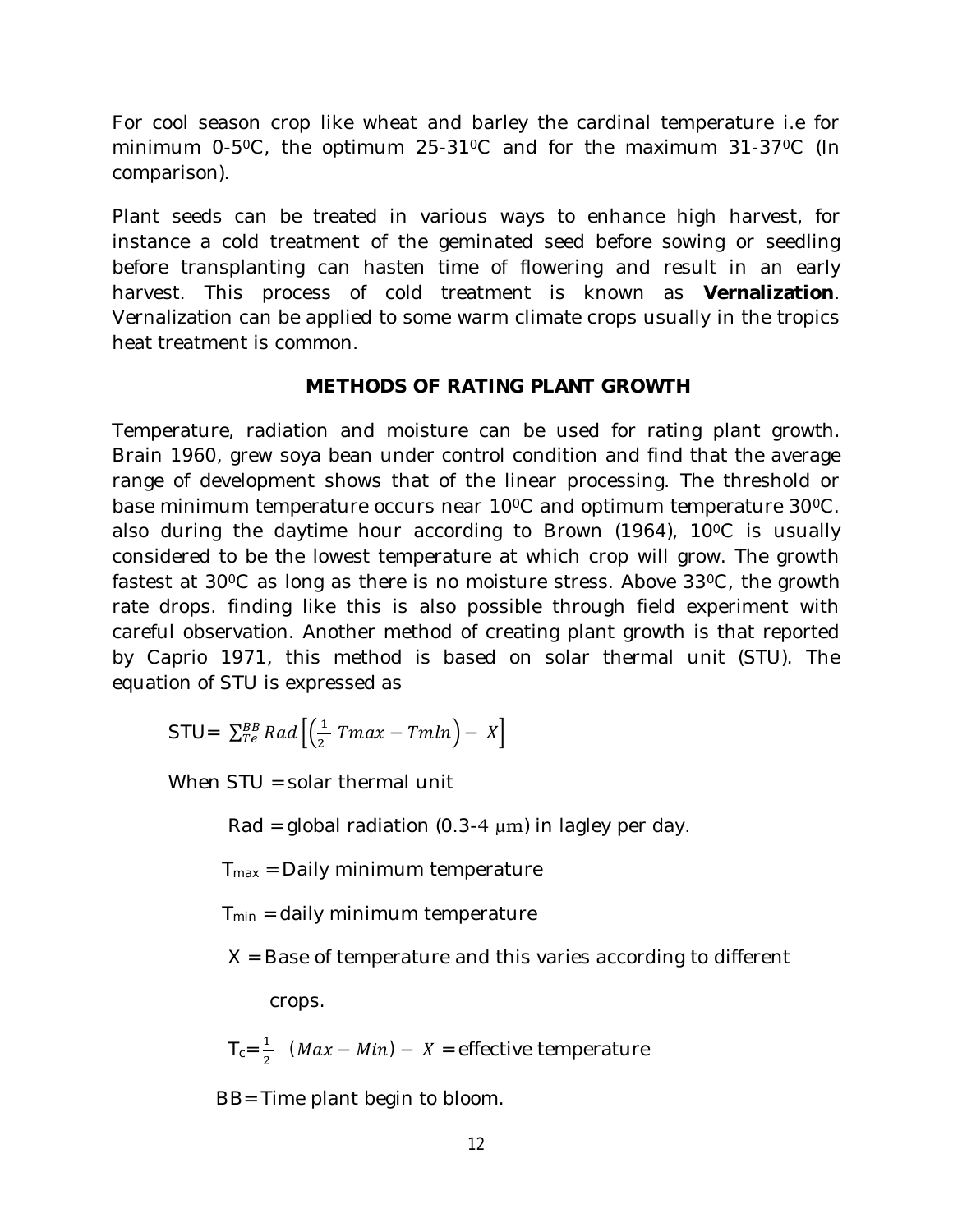Capino included that STU concept provides the best model available for estimating the rate of development of many plant species. For warm season crops such as corn and beans.  $10^{\circ}$  C is often used as the base temperature. For some other crops that are sensitive to low temperature such as tomatoes or orange the base temperature between 13- 15.5<sup>0</sup>C is used.

## **PLANT AND SOIL TEMPERATURE**

Soil temperature is a primary control of plant growth and development or many instances soil temperature has greater ecological significance in plant life than air temperature. Soil temperature first affect the germination of seed and later influences the root development and the growth of the entire plant.

It is found that the optimum root temperature for dry matter production in sugar beet decreases from 26<sup>o</sup>C at 6 weeks after planting to 23<sup>o</sup>C at 13 weeks after emergence. Also it was found that high sucrose yield were obtained between 18<sup>0</sup> and 32<sup>o</sup>C but outside this range, there is decrease in sucrose yield. Generally physical, chemical and biological process in the soil are strongly affected by soil temperature. For instance the chemical weathering of the parent material of soil, the rate of organic matter decomposition and the mineralization of organic from of nitrogen all increase with increasing temperature furthermore the rate of growth multiplication and activity of soil micro-organisms can be influenced by soil temperature.

## **PHYSICAL PROPERTIES CONTROLLING THERMAL BEHAVOIUR OF**

## **OF SOILS.**

There are two independent parameters which control the thermal behavior of soils. These are;

- (i) Thermal conductivities
- (ii) Thermal capacity

## **Thermal conductivity**

Thermal conductivity is generally defined as the quantity of heat which flows through a unit area of unit thickness in a unit time under a unit temperature gradient. The thermal conductivity of soil depends upon its composition and its water and air contents.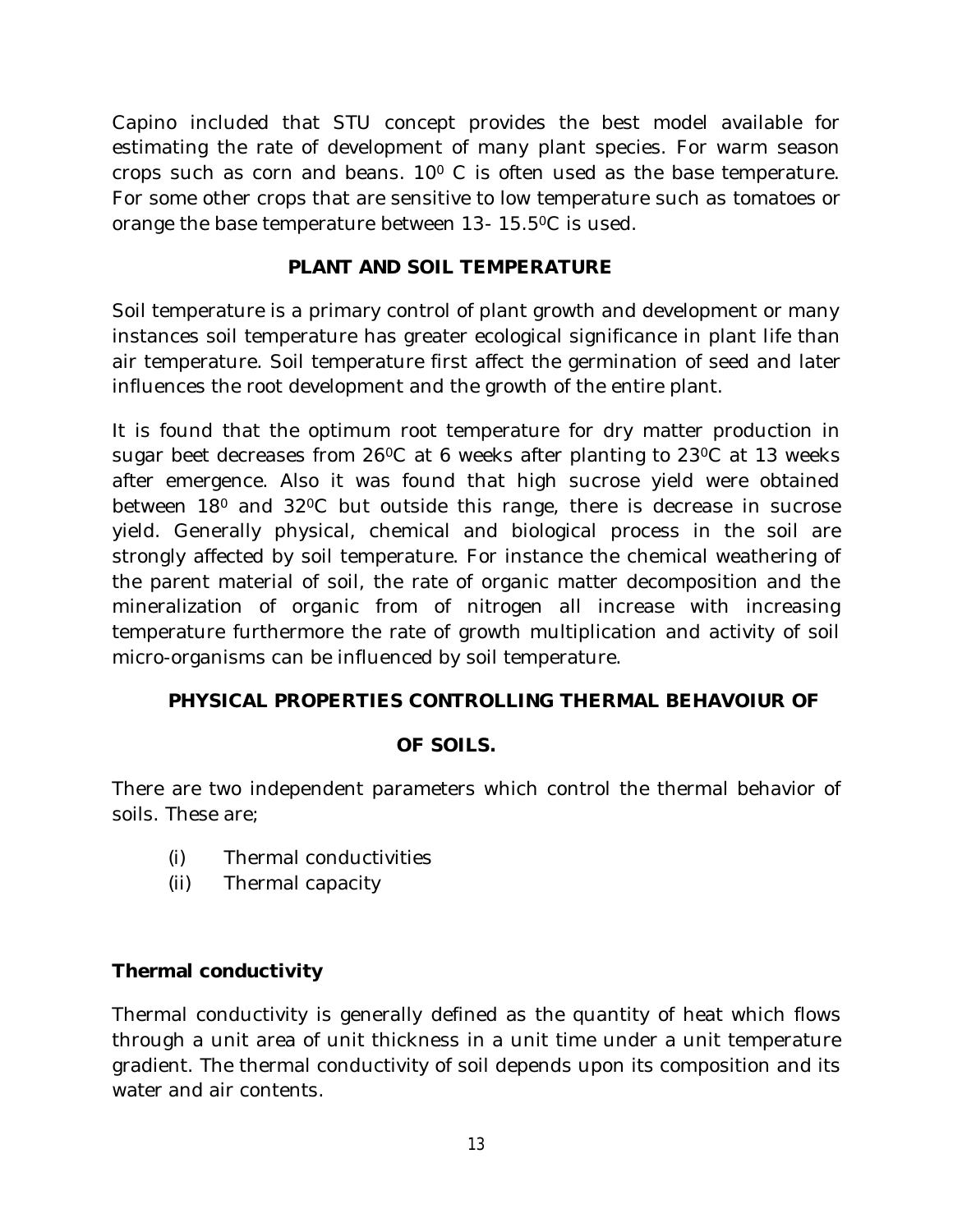Soils have much lower heat conductivity however when the soil is wetted the heat conductivity is increased. Soil temperature and organic matter content of the soil also affect heat conductivity when wet. The heat conductivity of the soil in sand > loam>clay→ peat under a wet condition.

## **Thermal capacity**

The thermal capacity or the amount of heat required to raise the temperature of 1g by weight or  $1 \text{cm}^3$  by volume of some materials by  $1 \text{°C}$ . The thermal capacity of the soil depends on the mineral composition, texture, moisture and air content. Water has a much higher thermal capacity than mineral soils. The heat capacity of soil varies greatly according to its moisture content. Dry peat has a lower heat capacity than sandy or clay soil but in the wet state the reverse is the case because the peats greater porosity can hold more water. Thermal capacity of the soil is higher in the clay than sandy soil. The quotient of thermal conductivity and thermal capacity is refers to as THERMAL DIFFUSIVITY. Thermal diffusivity is the quotient of thermal conductivity and thermal capacity. It is used to measure temperature changes of any given substance. The thermal diffusivity of a given soil depends on its moisture and generally thermal diffusivity increases with moisture content. It increases to the maximum and then decreases. The thermal diffusivity is usually low in the surface soil layer especially during summer when evaporation is high and surface of soil is dry. Organic matter has a low value of thermal diffusivity because of its low density. When the soil is compacted the value of its thermal diffusivity is increased. Most of the common soils have a range of thermal diffusivity from 0.01-0.001cm<sup>2</sup> sec<sup>-1</sup>.

## **FACTORS AFFECTING SOIL TEMPERATURE**

The external factors affecting soil temperature include meteorological elements such as solar radiation, air temperature, rainfall, humidity, evaporation, snow and others. Among these elements direct  $Q$  and diffuse q solar radiation  $(Q+q)$ is the most impact element. The soil type itself has significant impact. For instance, sandy soil warms up faster than textured loam and clay soils. The daily maximum soil temperature usually occur in the following order sand > loam> peat> clay especially in the upper layer of the soil. Soil temperature is also affected by its moisture contents i.e thermal conductivity and thermal capacity of the soil changes with the soil moisture content. When a soil is irrigated or when rainfalls water percolated through the soil profile, it carries heat with it. Evaporation from the soil creates chilling effect. Dark soils are warmer during warm season and has a wider diurnal change than white